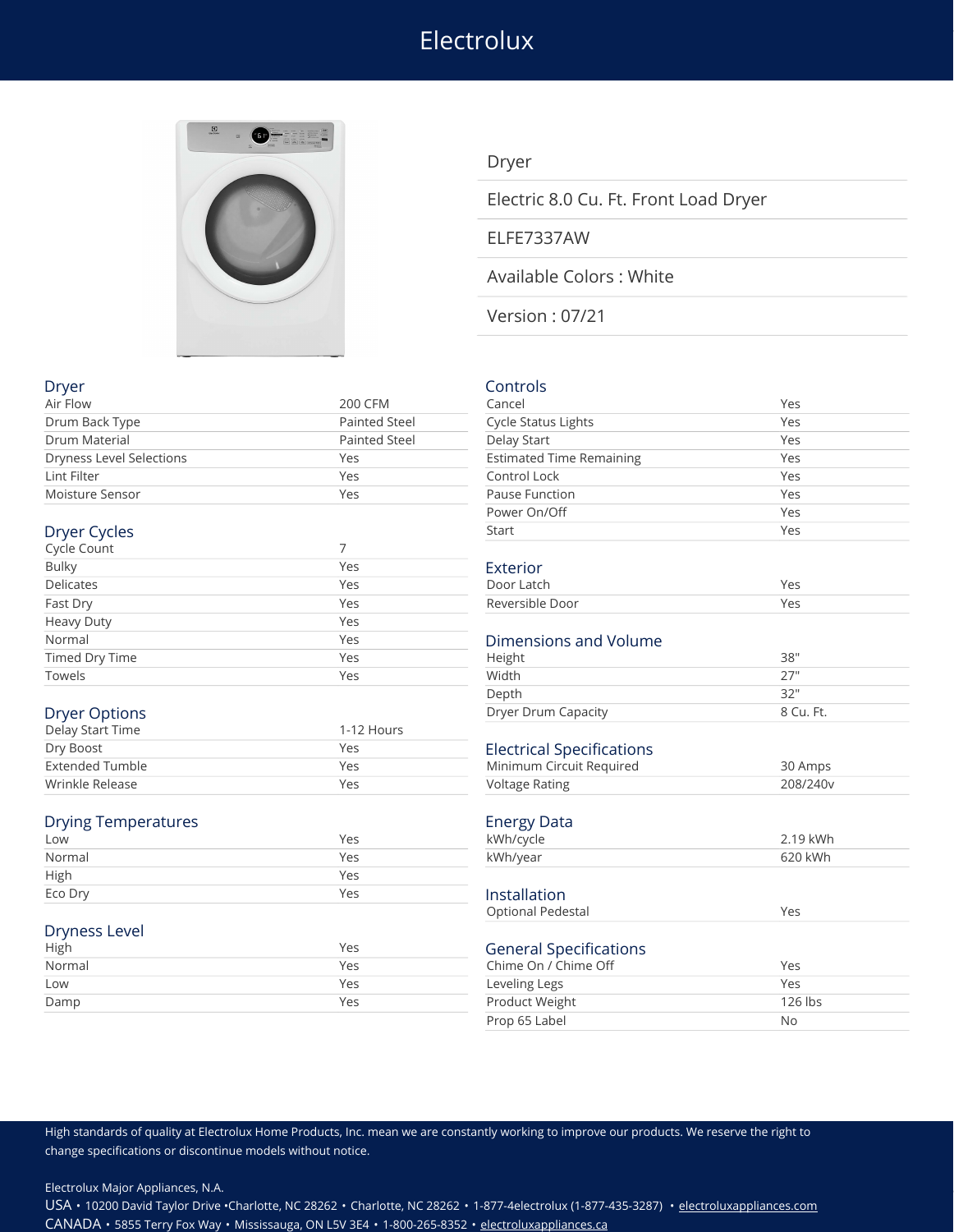# Electrolux

## Electric 8.0 Cu. Ft. Front Load Dryer ELFE7337AW

## Version : 07/21

| Warranty - Labor                            | 1 Year |  |
|---------------------------------------------|--------|--|
| Warranty - Parts                            | 1 Year |  |
|                                             |        |  |
| Performance Certifications and<br>Approvals |        |  |
| <b>ENERGY STAR Certified</b>                | Yes    |  |
|                                             |        |  |
| Safety Certifications and Approvals         |        |  |
| <b>UL Listed</b>                            | Yes    |  |

High standards of quality at Electrolux Home Products, Inc. mean we are constantly working to improve our products. We reserve the right to change specifications or discontinue models without notice.

Electrolux Major Appliances, N.A.

USA • 10200 David Taylor Drive •Charlotte, NC 28262 • Charlotte, NC 28262 • 1-877-4electrolux (1-877-435-3287) • [electroluxappliances.com](http://electroluxappliances.com) CANADA • 5855 Terry Fox Way • Mississauga, ON L5V 3E4 • 1-800-265-8352 • [electroluxappliances.ca](http://electroluxappliances.ca)